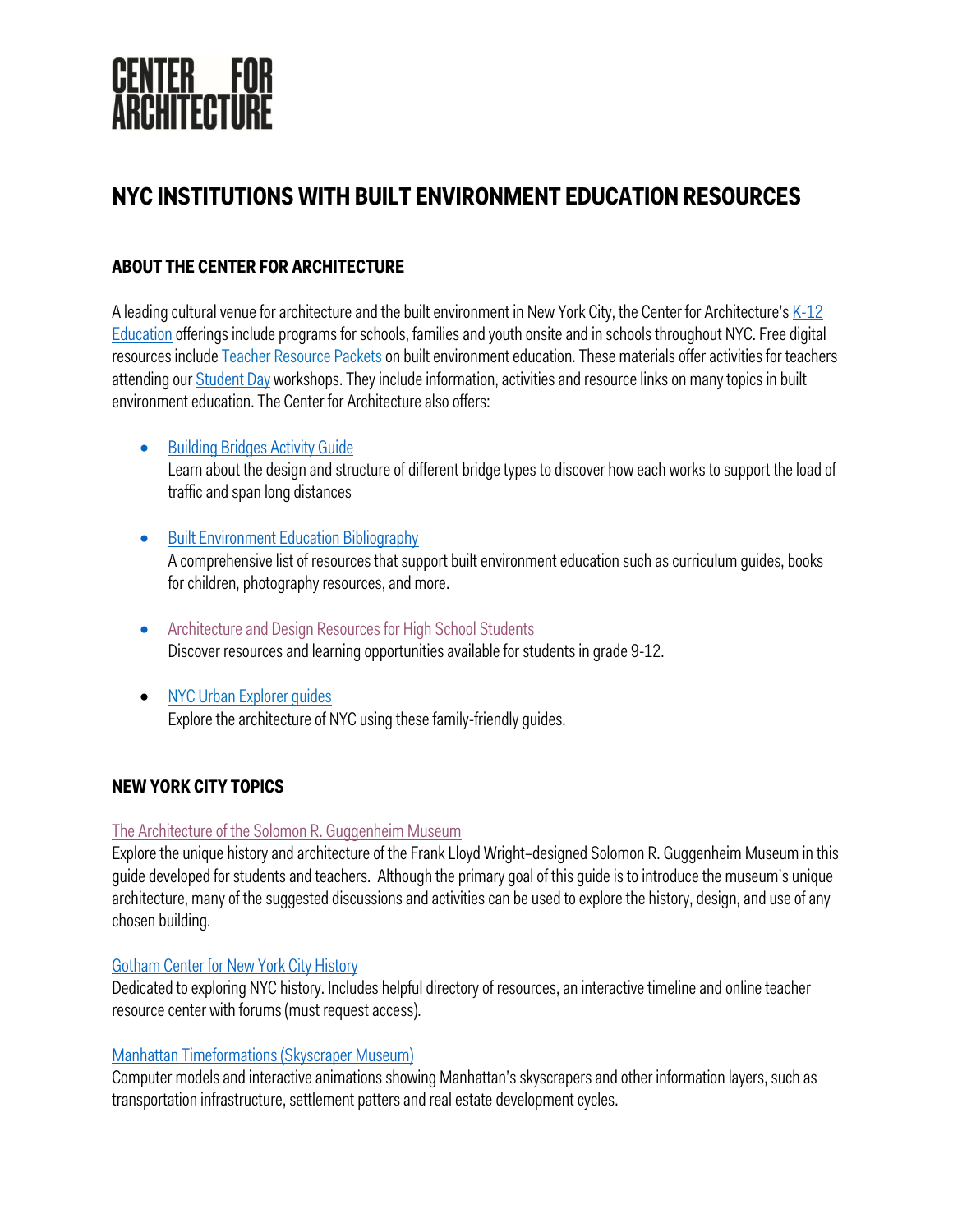

#### Medieval New York

Guide created by Fordham University students in Professor Paul Halsall's introductory medieval courses; includes information on as well as links to medieval buildings around New York City.

#### NYC Landmarks Preservation Commission

Includes glossary of architectural terms, as well as maps of Historic Districts. Also includes list of districts and links to PDF reports of their landmark designation.

#### NYC Open Accessible Space Information System (OASIS)

Interactive map of the five boroughs with multiple layers you can activate to display different data. For example, selecting parks or playgrounds (under community open space) will display these on the map. Examples of additional data layers/categories include land use, schools, demographic statistics from the 2000 Census and boundaries by Community Board and City Council districts and zip codes.

#### New York Public Library Digital Gallery

Digitized images from NYPL's collections. Includes the ability to browse by category – to start, try "Cities and Buildings." While it includes photographs from a variety countries and time periods, there tends to be more of a focus on New York City. Photographs in collections come with accompanying notes and additional resource citations.

#### Place Matters

A joint initiative by City Lore and the Municipal Art Society, the Place Matters project works to foster awareness and encourage preservation of places in the city that the community finds important. Includes PDFs of a past project, "Your Guide to the Lower East Side," with a map and guides about community life at key LES locations.

#### Urban Archive

A powerhouse of information about local New York City history. Brings together several important digital archives including the New York Public Library, Museum of the City of New York, New York Historical Society and many, many others. Great app too!

#### **OTHER ARCHITECTURE EDUCATION ORGANIZATIONS**

#### A+DEN Architecture and Design Education Network

National network of organizations that provide K – 12 design education programs

#### American Institute of Architects Washington DC

IN addition to many educational programs for kids in the DC area, AIA DC offers Children's Neighborhood Architectural Walking tour activity quides for five neighborhoods in Washington DC. Although the tours focus on Washington DC's neighborhoods, the vocabulary and activities can be a model for creating your own local tours.

Michigan Architectural Foundation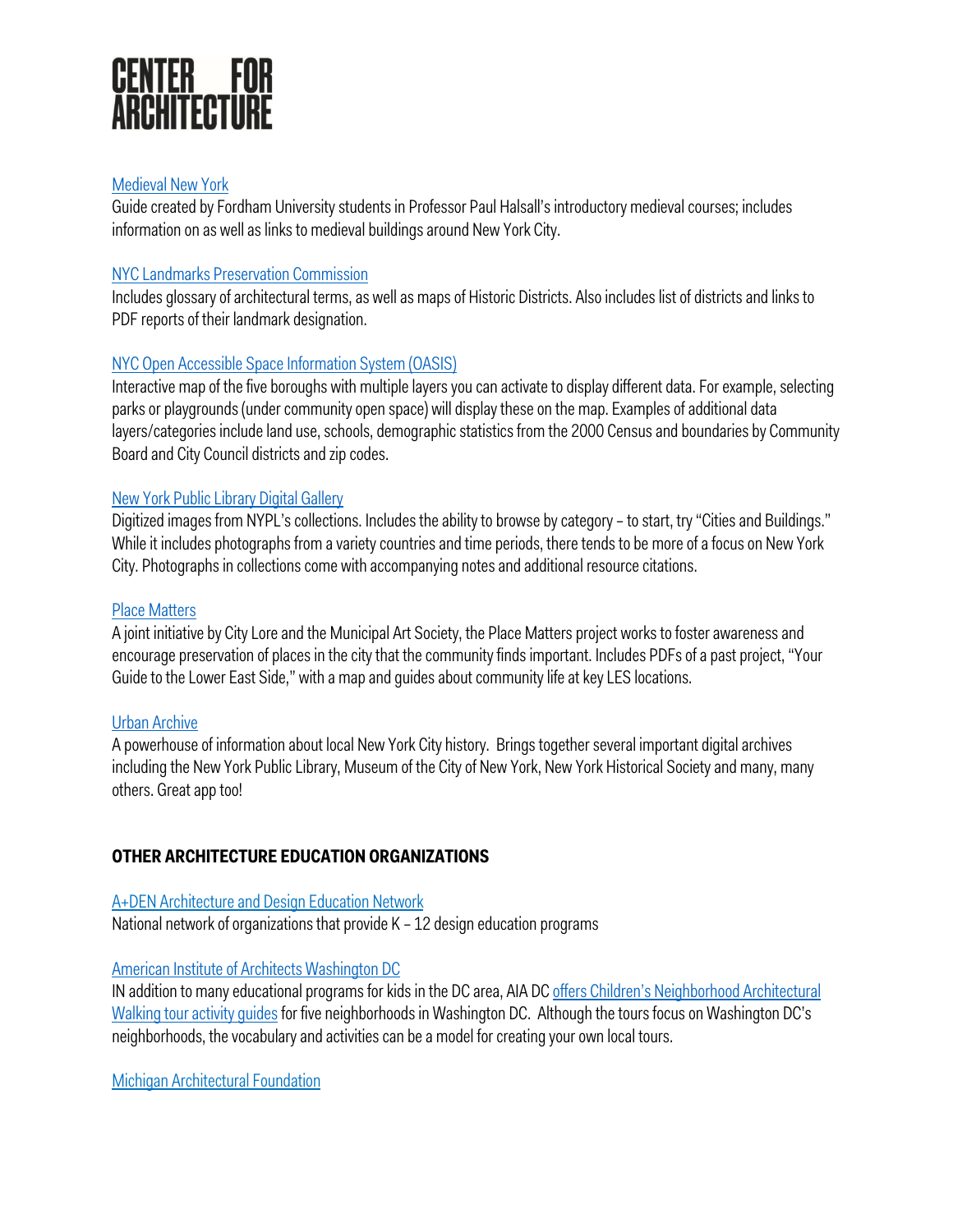# **CENTER FOR<br>ARCHITECTURE**

This non-profit organization affiliated with AIA Michigan offers numerous free educational Resources for Kids on their website including the **Architecture: It's Elementary!** K-5 Curriculum Guide, Architreks videos exploring architectural topics and Michigan neighborhoods, lists of 100 Essential Architecture Books for kids, and resources for high school students.

# Architecture Foundation of Oregon

AFO runs Architects in Schools, a free, comprehensive in-school architecture and design program for Oregon elementary school students and their teachers. Online resources include a Design Challenge series and At-Home Architecture Lessons.

# Architecture in Education (AiE) Philadelphia

The K-12 education program of the Philadelphia Center for Architecture and Design offers free programs to Philadelphia public schools. Their comprehensive Teachers' Manual is available as a free PDF download from the website.

# Center for Understanding the Built Environment (CUBE)

Based in Kansas City, Missouri, CUBE offers their popular Walk Around the Block and Box City curricula as well as other free lesson plan downloads on the Initiatives page of their web site.

# Chicago Architecture Center

As Chicago's forum for the exchange of ideas on urban design, CAC inspires people to participate in the building of vibrant communities and to demand the highest standard in urban design. Their online Educational Resources include Discover Design, an online platform pairing classrooms with architect mentors to solve real-world design problems, and numerous K-12 architecture books and curricula available for purchase through their online store.

# Cooper Hewitt, National Design Museum

Smithsonian museum dedicated to design of all types with virtual exhibitions and an Educator Resource Center with downloadable design-based lesson plans for all grades.

# Creative Park by Canon

Canon provides free Paper Craft activities where you can print and fold iconic buildings from around the world into 3D models.

# **Fallingwater**

This iconic modern house designed by Frank Lloyd Wright has an active K-12 education program at their site. Their Annual Gnome House Design Challenge is open to any students 8 to 13 years old.

# **KidsThinkDesign**

All aspects of design are covered on this website, including architecture. An emporium of ideas.

# Math-Kitecture

Basic step-by-step lesson plan for creating a floorplan of the classroom (from sketching to scale drawing to computeraided drafting). Also includes activity ideas for finding geometry in architecture and 3-D graphics of Frank Lloyd Wright's Fallingwater.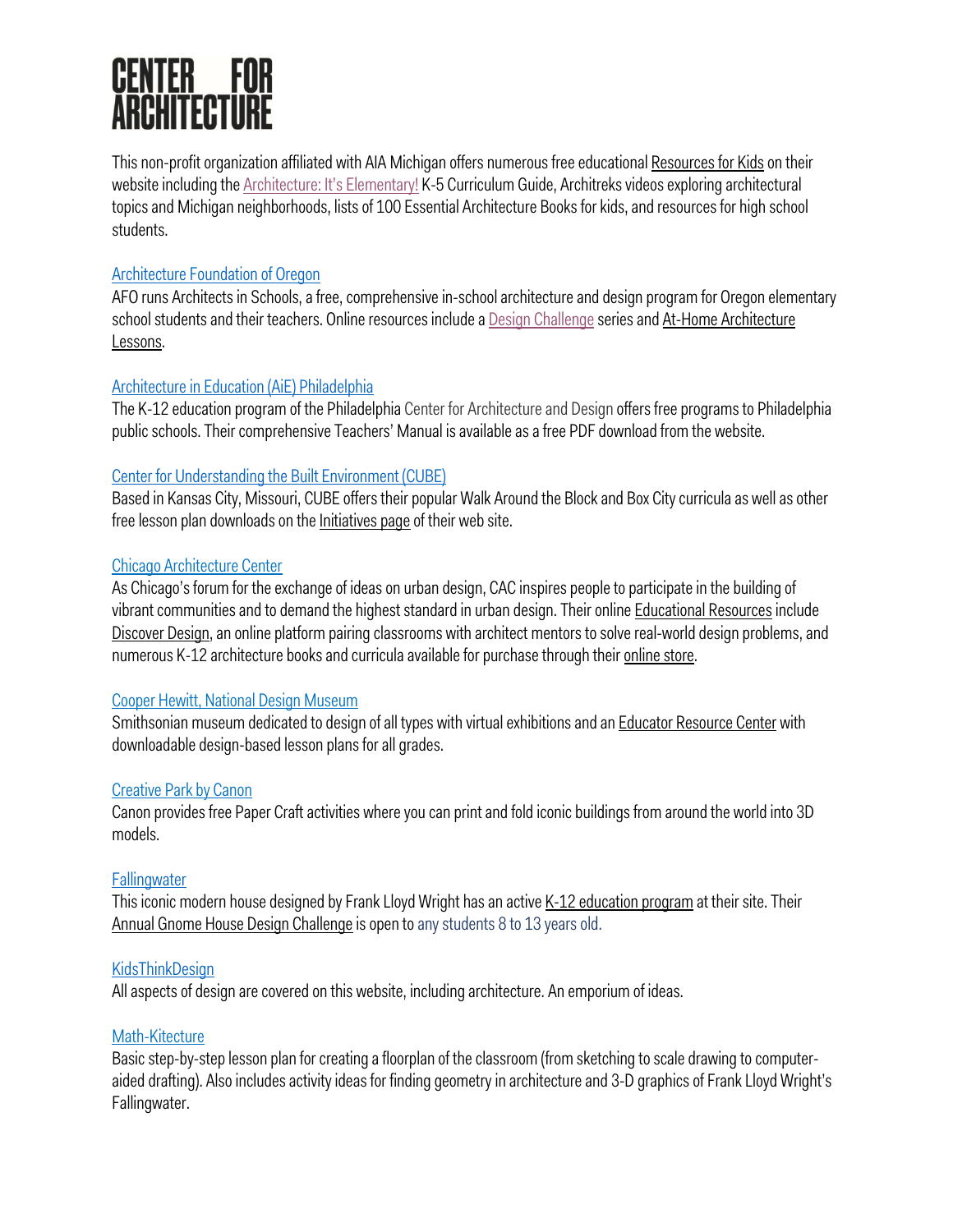# **CENTER FOR<br>ARCHITECTURE**

#### **Metropolis**

*Metropolis*is a curriculum developed by John Martoni, a planner and third-grade teacher in the San Francisco Bay Area. Packed with illustrations and exercises, it is intended for use by elementary classroom teachers and other adults who seek to expose children to a variety of urban forms from around the world.

# Michigan Architectural Foundation

This non-profit organization affiliated with AIA Michigan offers numerous free educational Resources for Kids on their website including the Architecture: It's Elementary! K-5 Curriculum Guide, Architreks videos exploring architectural topics and Michigan neighborhoods, lists of 100 Essential Architecture Books for kids, and resources for high school students.

# National Building Museum

Teaching resources include free teacher guides to selected exhibitions as well as boxed teaching kits for purchase for classroom use on Bridge Basics (grades 5–9), Green Community (grades 5–8) and Designing for Disaster (grades 7–9)

# Neighborhood Scavenger Hunt

Every community is special and has a story to tell. Developed by the American Planning Association, this scavenger hunt gives you fun ways to begin exploring the different pieces that make-up your community.

# NEXT.cc

NEXT.cc introduces what design is, what design does, and why design is important. They offer many activities ranging from architectural modeling to bridge design to structural systems. NEXT.cc journeys and activities are supported with links to museums, institutions and contemporary practices. In partnership with School Zone Institute, they have launched a **Facebook** campaign with daily design activities.

#### **PBS Building Big**

Site created to accompany the PBS TV series ("Building Big") about five types of large structures and their creation (bridges, domes, skyscrapers, dams and tunnels).

PBS American Masters: Frank Gehry

PBS American Masters: Eero Saarinen

PBS American Masters : Charles and Ray Eames

PBS American Masters : I.M.Pei

#### Rice Architecture Recess Exercises

This K-12 program taking place at Rice University's campus uses educational materials and techniques developed by Rice Architecture students to provide hands-on introductory workshops on architecture and design that teach students about the built environment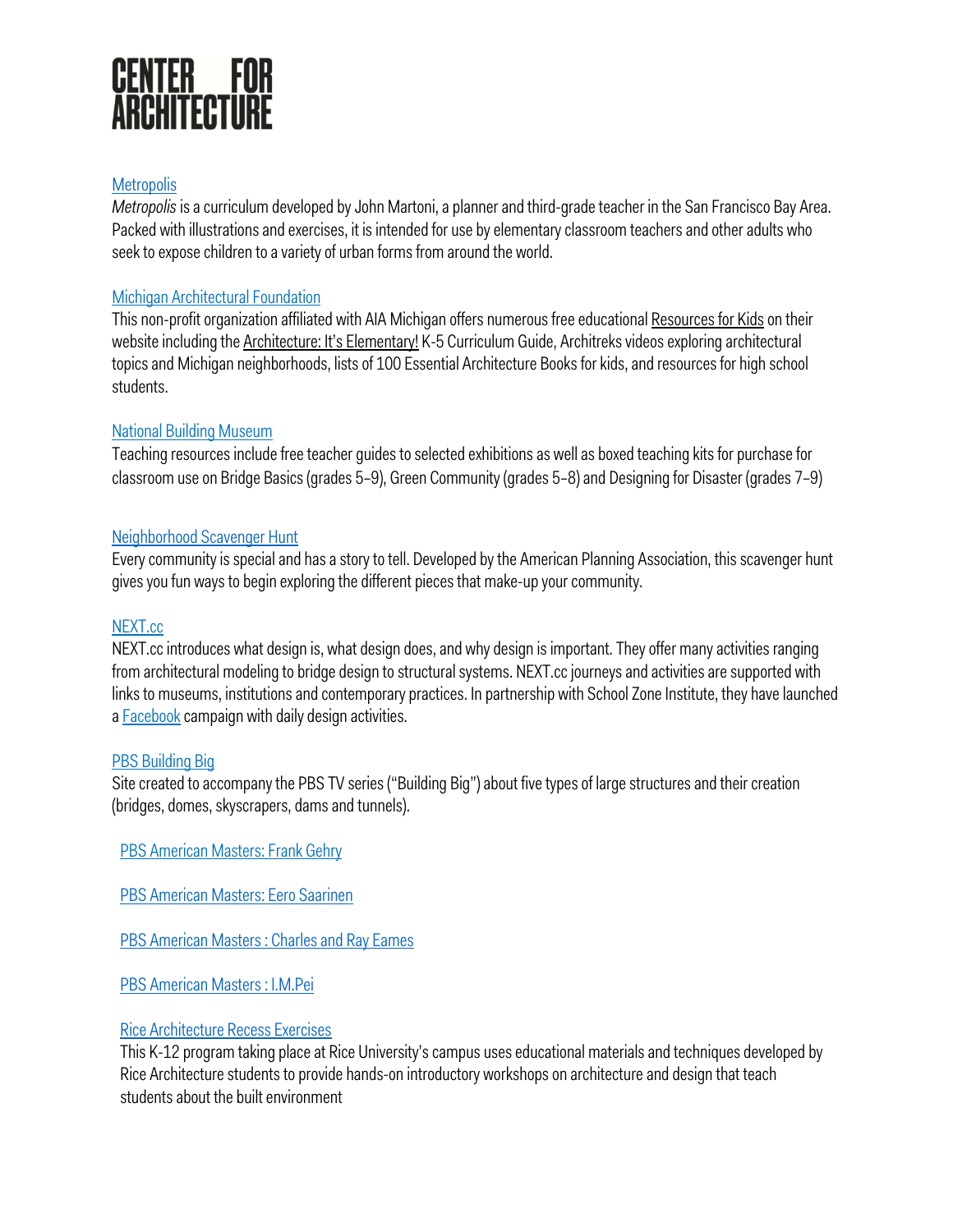

#### School Zone Institute

A non-profit design education organization that runs the Architecture and Children program and related design workshops in collaboration with the University of New Mexico School of Architecture + Planning. Their comprehensive Teacher Guide and other resources are available on their website.

#### Skyscraper Museum

Provides in-depth studies about tall buildings in NYC, but also holds events with a more international perspective. Their Research and Education pages have good resources and educational content about skyscrapers.

#### Teaching with Historic Places

The National Park Service website has information about significant sites around the country.

#### 100+ Architecture Engineering Resources for Smart Kids

A site compiled by a home school mom. Lots of links to explore within this site.

# **ARCHITECTURAL IMAGE DATABASES**

#### **Arcaid**

Commercial site with architecture, landscapes, interior and design photos by professional photographers. Searchable by an extensive variety of options (including building types and elements, or key aspects). Images available for viewing with watermark without purchase.

#### Archiseek

Includes news articles, blog and forum posts, and images of architecture and plans from around the world. Most extensive information available is on Ireland, but also includes separate sites for the US and other European countries. Good quality images.

#### **Artstor**

Online digital image library with pictures, drawings, models, maps and plans for sites around the world. Requires subscription access (often available through affiliated schools).

#### **Decopix**

A series of photos of Art Deco architecture from around the world. Includes historical background (under "About Art Deco Architecture"), a photo collection of the Art Deco sunrise theme, and a selection of advertisements from the era as well.

#### Great Buildings Collection

Cross-linked with Archiplanet; database of images (pictures, plans and 3-D models) with basic facts and additional resources on buildings. Searchable and categorized by building, architect or location.